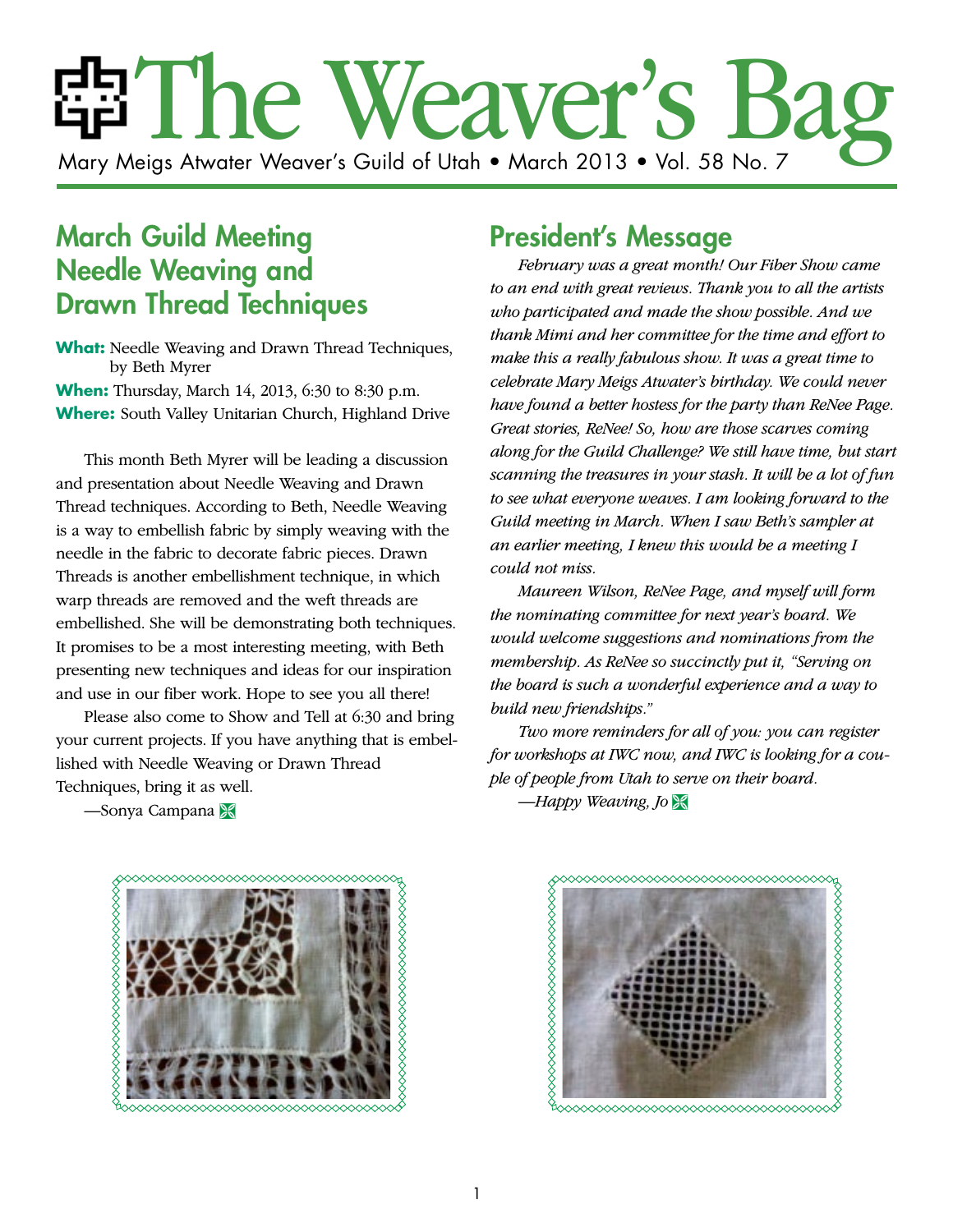### The February Meeting Summary—Mary Meigs Atwater

The meeting was held on Valentine's Day, and Renee Page gave a program on Mary Meigs Atwater, whose 135th birthday occurred on February 28, 2013. Thirty one members and guests attended; a good turnout.

First, there were announcements: An Intermountain Weavers Conference board position is coming open, and our own Guild Board will have the regular yearly openings—if anyone is interested, please contact Jo Stollhand. Mimi Rodes, the Guild Show Chair, announced that Margaret Hunt, director of the Utah Arts Council, wrote a note to the Guild and stated that she loved the show. Sonya Campana, Guild VP, encouraged Guild members to get more involved with the Guild Board.

Sonya then introduced ReNee Page, her weaving mentor, who started her program on Mary Meigs Atwater by talking about her own personal introduction into weaving by Flossie Goodwin, who was a dear friend of Mary Atwater and one of the founding Guild members. ReNee first met Flossie when ReNee's husband began working for Flossie. In 1982, Flossie moved in with ReNee and her husband, and ReNee took a weaving workshop on leno with Flossie at the Intertwine store and thought that there might be something going on with this weaving that she needed to get into. Flossie told ReNee shortly before she passed away that it was her wish that she join the Weaving Guild. So in 1983, ReNee did, and we are so glad to have her as part of our community. ReNee was at that time focused on being a seamstress, and appropriately enough, the program of the first Guild meeting she went to was



presented by Sharon Alderman on fabrics for clothing.

ReNee helped her fellow Guild Member, Mary Jo Reiter, with the Guild library. Mary Jo became interested in Mary Meigs Atwater's life, and the two of them traveled through the West to interview the remaining living friends and family to bring together all the information that they could on Mary Meigs Atwater. They came home with her letters, weaving drafts, samples, and much of her writing. From these, Mary Jo wrote Weaving a Life, a biography of Mary Atwater. ReNee inherited supplies, equipment, and yarns from Flossie ,who had bought them from Mary's estate. ReNee said that she never needed to buy anything to weave and was shocked at the price of weaving yarns today.

Mary Atwater published the Shuttle Craft Bulletin for a period of years (founded in 1922) to raise funds to support her family. Deanna Baugh has indexed and organized those published by Mary Atwater that are owned by the Guild.

ReNee displayed an impressive collection of Mary's writings, weaving samples, and textile collection, and we all had a chance to examine it up close after her presentation. She also gave a slide presentation on the area of Montana where Mary had lived and the equipment that she inherited from Flossie, including an inkle loom, Kessenich loom, great wheel, and two Macomber looms, among other pieces.

It was an amazing story; thanks so much, ReNee, for being a member and providing this great history. Happy Birthday to Mary Meigs Atwater and to the Mary Meigs Atwater Weaver's Guild.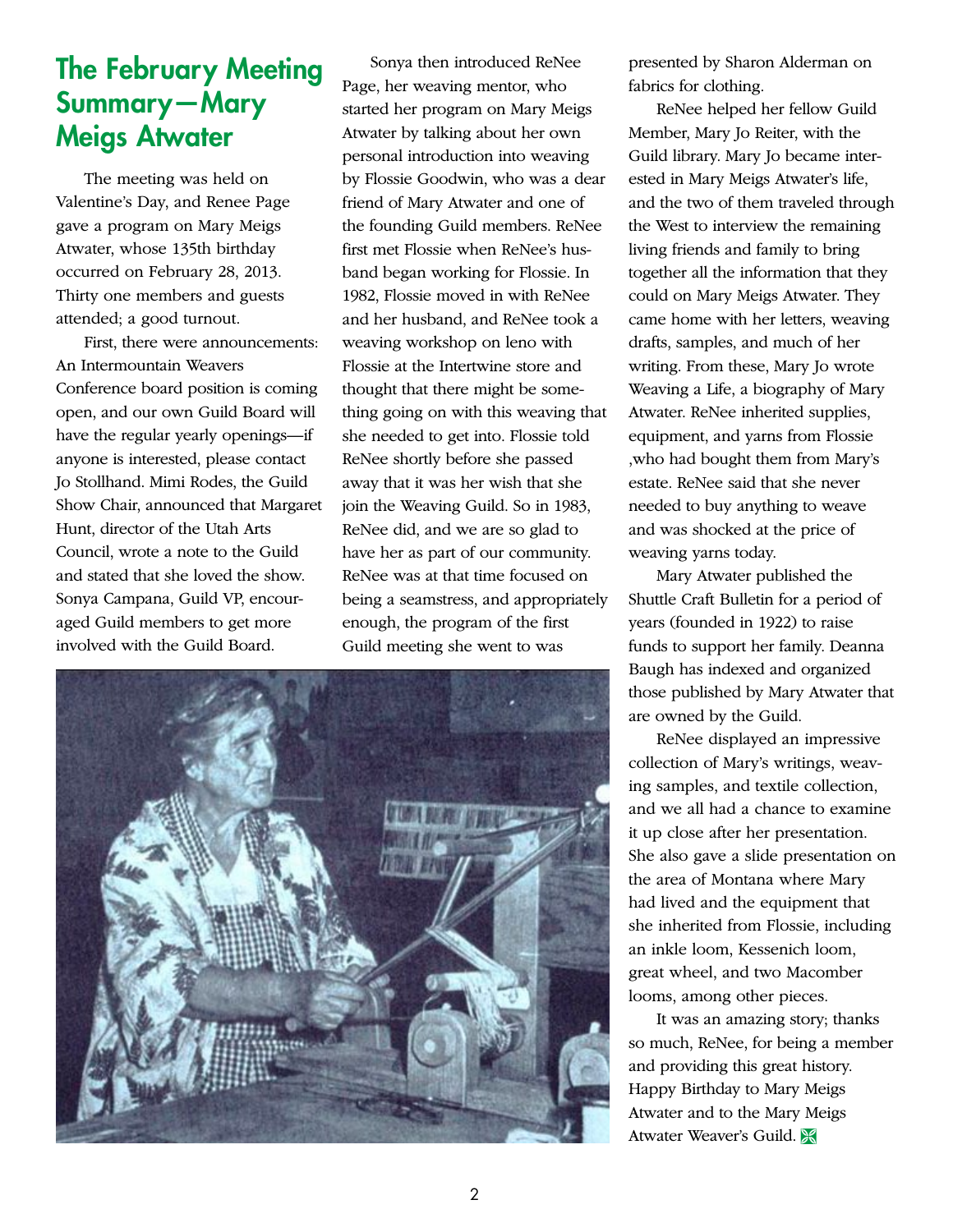### Workshops, Challenges, and Conferences in 2013

### Jason Collingwood

November 9, 10, 11, 2013 (Saturday, Sunday, and Monday)

Jason is the son of renowned rug weaver Peter Collingwood, and he has carried on the tradition of innovative and excellent rug weaving and teaching. Jason will be traveling in the United States from England in 2013 and teaching at various guilds including the Mary Atwater Guild. Information on the topic of the workshop will be available soon.

Start planning now for this not-to-be-missed chance to learn with a master. The workshop will cost somewhat more than our regular three-day workshops, but because it's being presented locally, the workshop will still be a great deal.  $\mathbb{X}$ 

### 2012–13 Guild **Challenge**

Kathleen McMaster is spearheading the Guild Challenge this year. The Guild Challenge was so much fun last year—we got fabulous placemats, mug rugs, etc. This year we are doing scarves, always a favorite fashion item, especially for weavers. We would like you to use at least 50 percent of the materials for your scarf from your yarn stash.

Do you have skein of novelty yarn that you just couldn't resist at that yarn store you visited on your last vacation? Do you have a cone or two that have just two or three yards left on them? Maybe there's a cone of yarn you purchased so long ago that you've forgotten what the project was you got it for. These are the things we want to challenge you to use in designing your one-of-akind scarf.

Be creative, and dive deep into your stash. Then we will all reveal our beautiful creations at the June Guild meeting. (Your scarves can be entered into the Guild show as well.) Have fun weaving!  $\mathbb{R}$ 

### **Intermountain** Weaver's Conference July 2013

Intermountain Weaver's Conference will be held again in Durango, Colorado, at Fort Lewis College. (IWC is a regional weaver's conference that is offered every other year.) It is scheduled for July 25–28, 2013, and the IWC board has been busy planning every detail to make this conference, the 30th anniversary, the best ever. IWC offers three-day in-depth workshops. Please visit the website, intermountainweavers.org, for the workshop list, the new non-jured show "Celebration of Fiber," and membership information.

IWC has a limited number of scholarships available for anyone interested in attending the conference. The scholarship will cover the registration fee for the class of the applicants choice. The deadline for scholarship applications is January 10, 2013. More information about the scholarship and application are available on our website www.intermountainweavers.org.